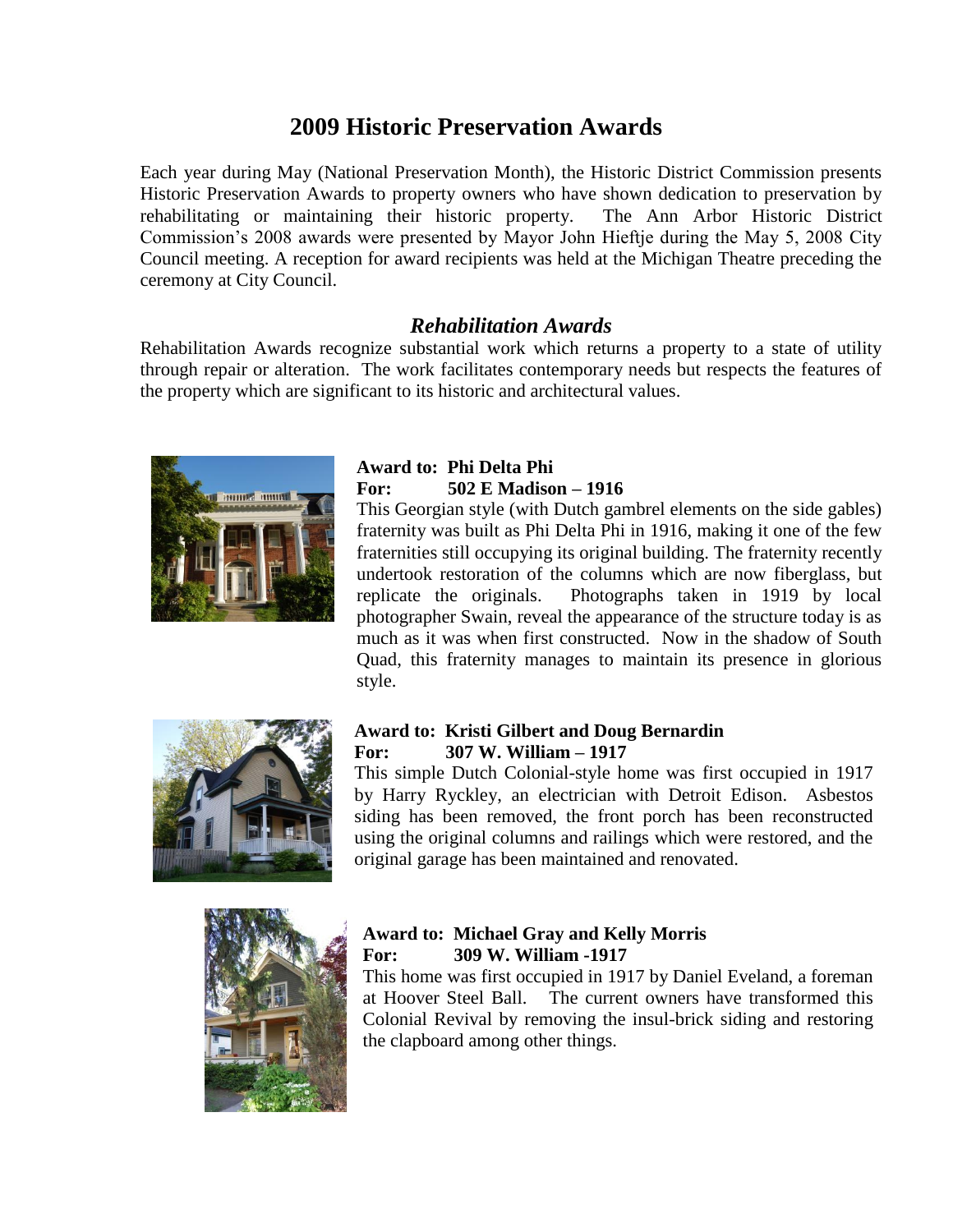

### **Award to: John E. and Tracy Beeson For: 512 Hiscock- 1917**

Local preservation architect John Beeson and wife Tracy have painstakingly chiseled fake stone siding off this house and restored the original clapboard. They also made the house more energy efficient with a new foundation and heating system. The house was built in 1917 for Edwin F. Kleinschmidt, a laborer at Economy Baler.



### **Award to: Ronald G. Miller For: 1901 Washtenaw- 1917**

This large Craftsman home was built 1917 for Mrs. Edith Hendrickson on the site of the former Ferdon homestead. It was lived in by UM Football Coach Fielding Yost in 1930. The home has recently been converted into three condos with seamless design and preservation of original elements.



### **Award to: Galanis Real Estate. LLC For: 808 E Kingsley- 1906**

Panos Galanis purchased this house in May 2008 from the ICC which had planned to open another Co-op here. Galanis orchestrated the removal of asbestos siding and restored the front porch in this student rooming house in the Old Fourth Ward. This work has resulted in a great improvement to the streetscape. The house was built in 1906 by Wm. J. Conlin, VP of Reule, Conlin and Fiegel (clothiers on Main Street).

## *Preservation Awards*

Preservation awards are given to owners who have maintained superior maintenance and repair of a significant property to preserve its essential historical, cultural or architectural value for a period of 10 years or more.



### **Award to: Michele Derr For: 929 Olivia-1890s**

This house dates from as early as 1894 and was occupied by the A. S. Berry family from the 1890s until 1920. The house is a Colonial Revival with Tudor-style elements and several additions, all within the spirit of the original. It has been lovingly maintained by Michele and the late Ellwood Derr for many years.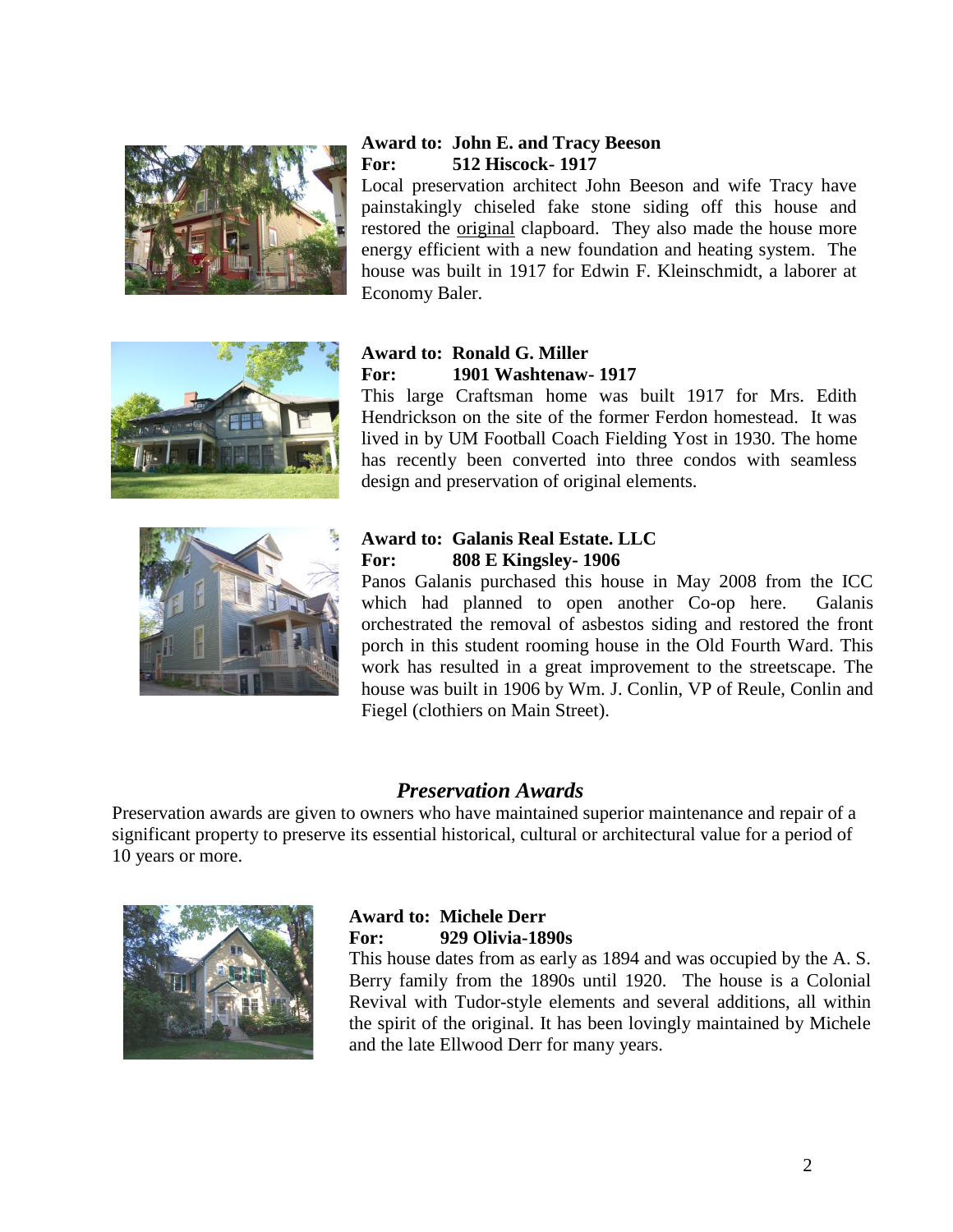

## **Award to: Susan Gardner For: 220 N. Fifth Ave-1844**

This brick structure, in the Old Fourth Ward Historic District, was built by businessman Jacob Vandawarker in 1844. The house is rich in Greek Revival-style massing and details and features an intricate Italianate-style porch. It became a rental in the 1930s and was later restored by Casey and Myra Jones in the 1970s. Today it is lovingly maintained by Susan Gardner who maintains her business here.





#### **Award to: Donna Sell For: 1619 Cambridge-1909**

This house was built for Charles Tilden, UM Engineering Professor, and was later the home of Lillian and Charles Edmunds, a professor of Medicine and Dean of the Medical School, for over 40 years. This stucco Craftsman home (with Asian elements) has been maintained in beautiful condition for many years by owner Donna Sell and her partner, the late Paul Bronstein.

## **Award to: Eric and K.M. Meves For: 1706 Cambridge-1908**

Clara and William Wait, an Associate Prof of Modern Languages first occupied this home in 1908. This vernacular Colonial Revival has been the home of Eric and wife K.M. Meves since 1986 who have maintained its historic qualities.



#### **Award to: Herbert Black For: 124 E. Washington -1906**

This commercial building was erected in 1906 and replaced a residential structure. The building was home to two bakeries for over 50 years. It was recently awarded a plaque by the Historic District Commission and is in the Main Street Historic District.



### **Award to: Kent Berridge For: 2021 Pontiac-c.1866**

This nicely preserved- Greek Revival farmhouse was built between 1864 and 1870 by Robert McCormick. The 60 acre site, then in Ann Arbor Township, was occupied in 1895 by B. Keenan and in 1915 by G. Fisher. It is one of a handful of Hen and Chick style Greek Revivals with an umbra porch that survives in the area. The current owner has maintained it beautifully for over 20 years.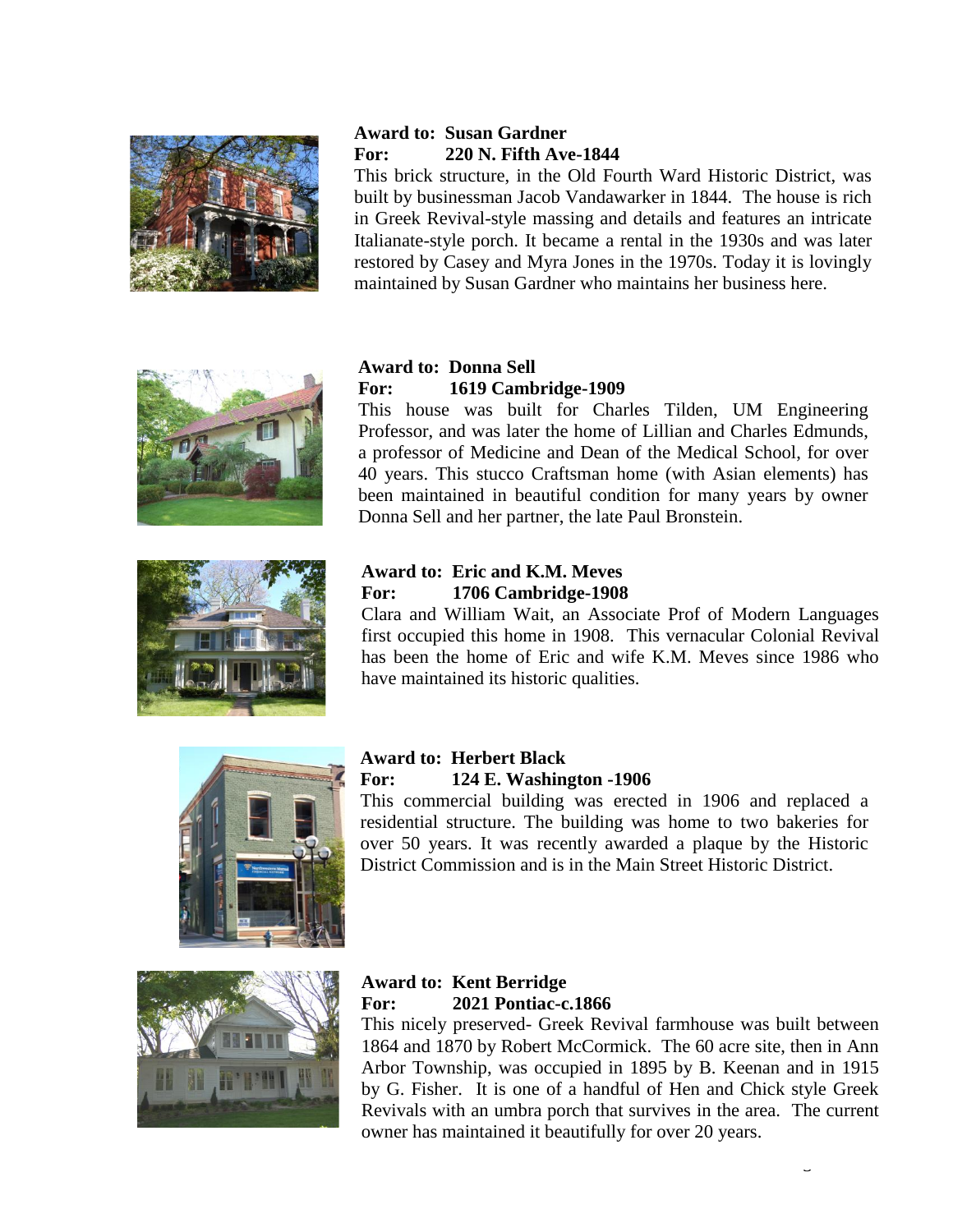

## **Award to: Mary Underwood For: 1219 Traver-c.1851**

The house was built around 1851 in the Greek Revival style by Solomon Armstrong, a native of upstate New York, It features simple massing, end gables and cornice returns. The current owner has preserved the original structure while adding additional space in a separate building, complimenting the original.

## *Centennial and Sesquicentennial Awards*

Sesquicentennial Awards are given to businesses and organizations which have been in Ann Arbor for at least 100 years.



## **Award to: YMCA**

#### **For**: **400 W. Washington St. – Sesquicentennial**

The YMCA celebrated the  $150<sup>th</sup>$  anniversary of its founding in the fall of 2008 with many lectures and an exhibit at the Museum on Main St.



### **Award to: Bethlehem United Church of Christ For**: **423 S. Fourth Ave**

The congregation of Bethlehem church marked the **175th anniversary** of its founding in late 2008. The church was formed in 1833 and was the first of many German Lutheran churches established by Pastor Friedrich Schmid in Michigan.



### **Award to: Ann Arbor Art Association For**: **Centennial Award**

One hundred years ago the Ann Arbor Art Association was formed and held its first exhibit in the newly built Alumni Memorial Hall in 1910. It showcased an exhibit of Oriental and American Art under the joint auspices of its members and those of the Alumni Memorial Committee. President Emil Lorch headed a group of directors which represented both town and gown. In addition, many items were loaned by the Detroit Institute of Arts as well as Charles L. Freer.